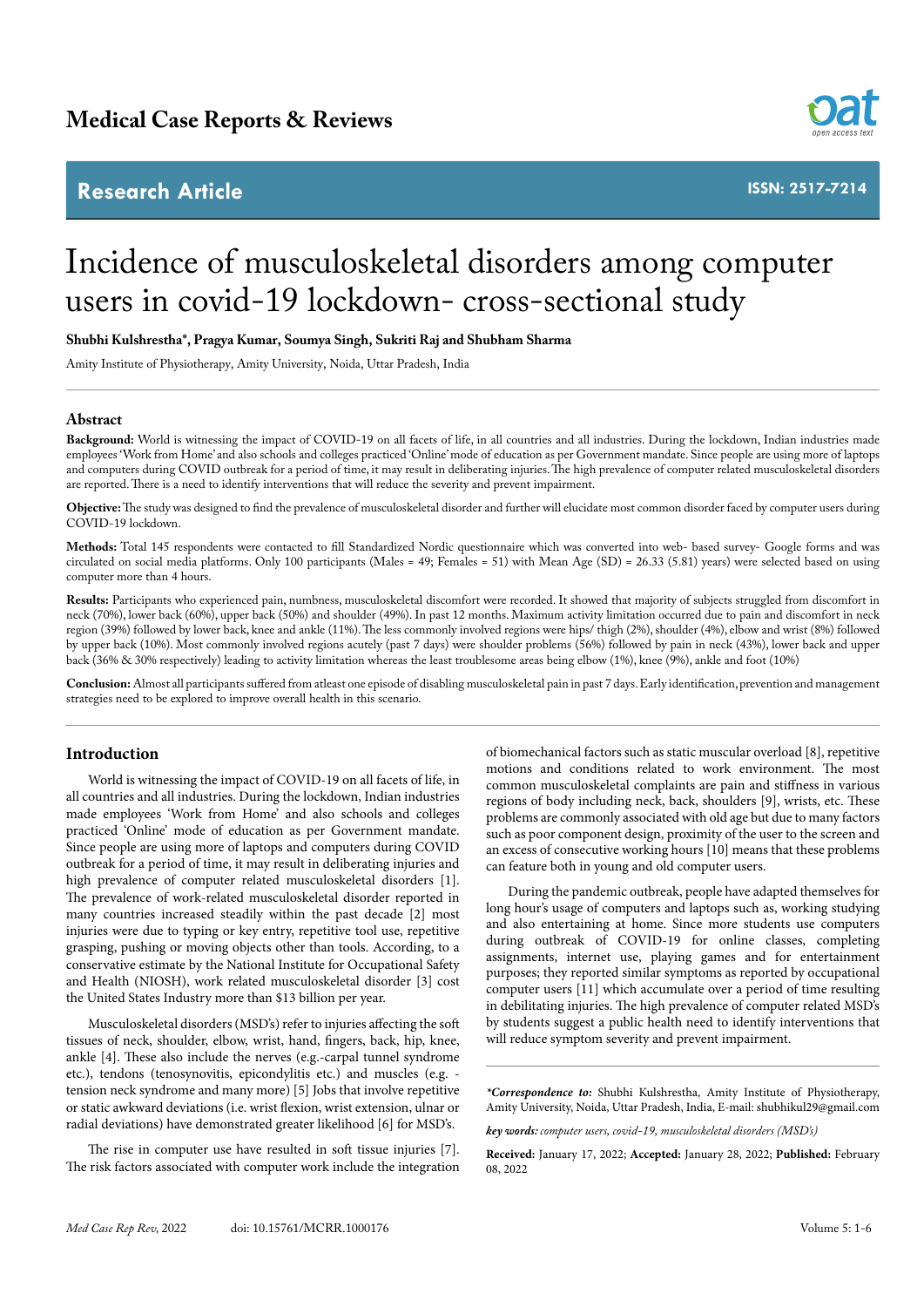

**Figure 1.** Overview of the participants

**Table 1.** Demographic characteristics

| <b>Demographic Characteristics</b> | $Mean \pm SD$     |
|------------------------------------|-------------------|
| AGE (years)                        | $26.33 \pm 5.81$  |
| Height (cms)                       | $164.75 \pm 9.51$ |
| Weight (kgs)                       | $67.35 \pm 13.59$ |
| BMI (kg/m <sup>2</sup> )           | $24.79 \pm 4.66$  |

Thus, arises need to study the incidence of musculoskeletal disorders and identify severity of symptoms to prevent impairment. The aim of our study was to determine the prevalence of musculoskeletal disorder among computer users during COVID-19 lockdown and identify the most common symptom and region involved.

## **Methodology**

## **Inclusion criteria**

- Individual should be above the age of 18 years.
- • Individuals using computers for more than 4 hours.

## **Exclusion criteria**

- • Individuals below the age of 18 years are excluded from the study.
- • Individuals using computer for less than 4 hours.

#### **Instrumentation**

Standardized Nordic questionnaire was used to know the incidence of MSD's in computer users. This questionnaire has the sensitivity of 66-92%; specificity of 71-88%; validity of 0.87. It was a tool developed from a project funded by the Nordic Council of Ministers [12]. There were two sections in the questionnaire.

Section 1: General questions of 40- forced choice items identifying areas of body causing MSD's. Participants were asked if they have any musculoskeletal trouble in past 12 months and last 7 days which has prevented normal activity.

**Section 2:** Additional 25 questions (forced choice) to elicit any accidents, functional impact at home or work, duration of work, duration of problem, change of duties etc.

Standardized Nordic Questionnaire has been applied to a wide range of occupational group to evaluate MSD's including computer and call center workers [13] car drivers, forest workers and many more. The questionnaire was available from the original paper by Kuorinka et al. [12] and from Evaluation of Human Work, a Practical Ergonomics Methodology [14].

## **Data collection**

As during the COVID-19 outbreak, Standardized Nordic questionnaire was converted into web- based survey- Google forms. It was circulated on social media platforms. Participants were given brief introduction about the study and were assured of confidentiality of data. The participants gave their consent and then proceeded further.

#### **Study tool**

Data was collected with help of google forms and was converted into Microsoft excel sheets. Microsoft excel 2010 was used to generated pie charts and bar graphs.

#### **Result**

#### **Socio-demographic factors**

A total of 145 responses were collected through web based survey. Out of which 100 responses met the inclusion criteria (Figure 1). 45 were excluded as the number of working hours on computer were less than 4 hours.

The mean and standard deviation of age, height, weight and BMI were described as follows (Table 1):

#### **Gender distribution**

The gender distribution of the included 100 participants were 51females and 49 males. (Graph 1).

### **Body mass index**

Body mass index (BMI) is a convenient tool to categorize the person as underweight (BMI below 18.5 kg/m2); normal ( 18.5- 24.9 kg/m2); overweight (25-29.9 kg/m2); obese (above 30 kg/m2) [14]. 5 participants fall under the category of underweight; 49 were normal; 36 overweight and 10 obese. (Graph 2).

## **Hand dominance**

In human biology, handedness is important for faster, better, or more precise performance. which is achieved by dominant hand. 95% people were right-handed and 5% left-handed. (Graph 3)

## **Past 12 months**

**Pain, numbness, musculoskeletal discomfort:** Participants who experienced pain, numbness, musculoskeletal discomfort were recorded. Table 2 showed that majority of subjects struggled from discomfort in neck (70%), lower back (60%), upper back (50%) and shoulder (49%) in past 12 months. (Graph 4).

#### **Activity limitation**

It is a dimension of health/disability capturing limitation in performing any task. The activity limitation of body parts were recorded (Table 3) of each segment explained in the Standardized Nordic Questionnaire.

Maximum activity limitation occurred due to pain and discomfort in neck region (39%) followed by lower back, knee and ankle (11% each). The hips/ thigh (2%), shoulder (4%), elbow and wrist (8%) followed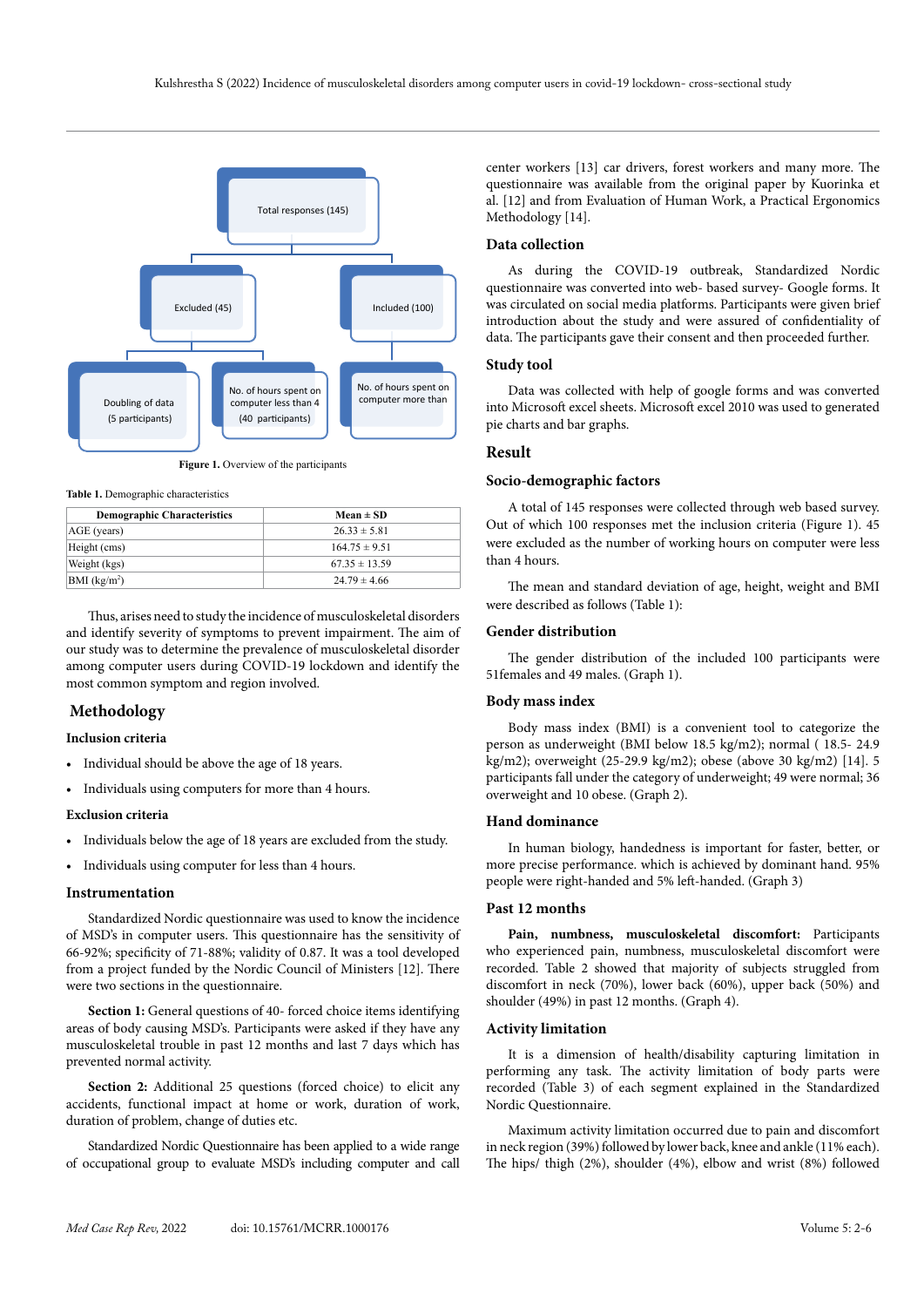| There are on the companies the criterial modellicity in position in page 12 months |             |                 |              |                                          |     |     |                       |             |              |
|------------------------------------------------------------------------------------|-------------|-----------------|--------------|------------------------------------------|-----|-----|-----------------------|-------------|--------------|
|                                                                                    | <b>NECK</b> | <b>SHOULDER</b> | <b>ELBOW</b> | <b>WRIST/HANDS UPPER BACK LOWER BACK</b> |     |     | HIPS/<br><b>THIGH</b> | <b>KNEE</b> | <b>ANKLE</b> |
| No                                                                                 | 30%         | 51%             | 88%          | 66%                                      | 50% | 40% | 75%                   | 78%         | 80%          |
| Yes                                                                                | 70%         | 49%             | 12%          | 34%                                      | 50% | 60% | 25%                   | 22%         | 20%          |





Graph 1- Gender distribution.



Graph 2 - Body mass index readings



Graph 3- Hand dominance of the participants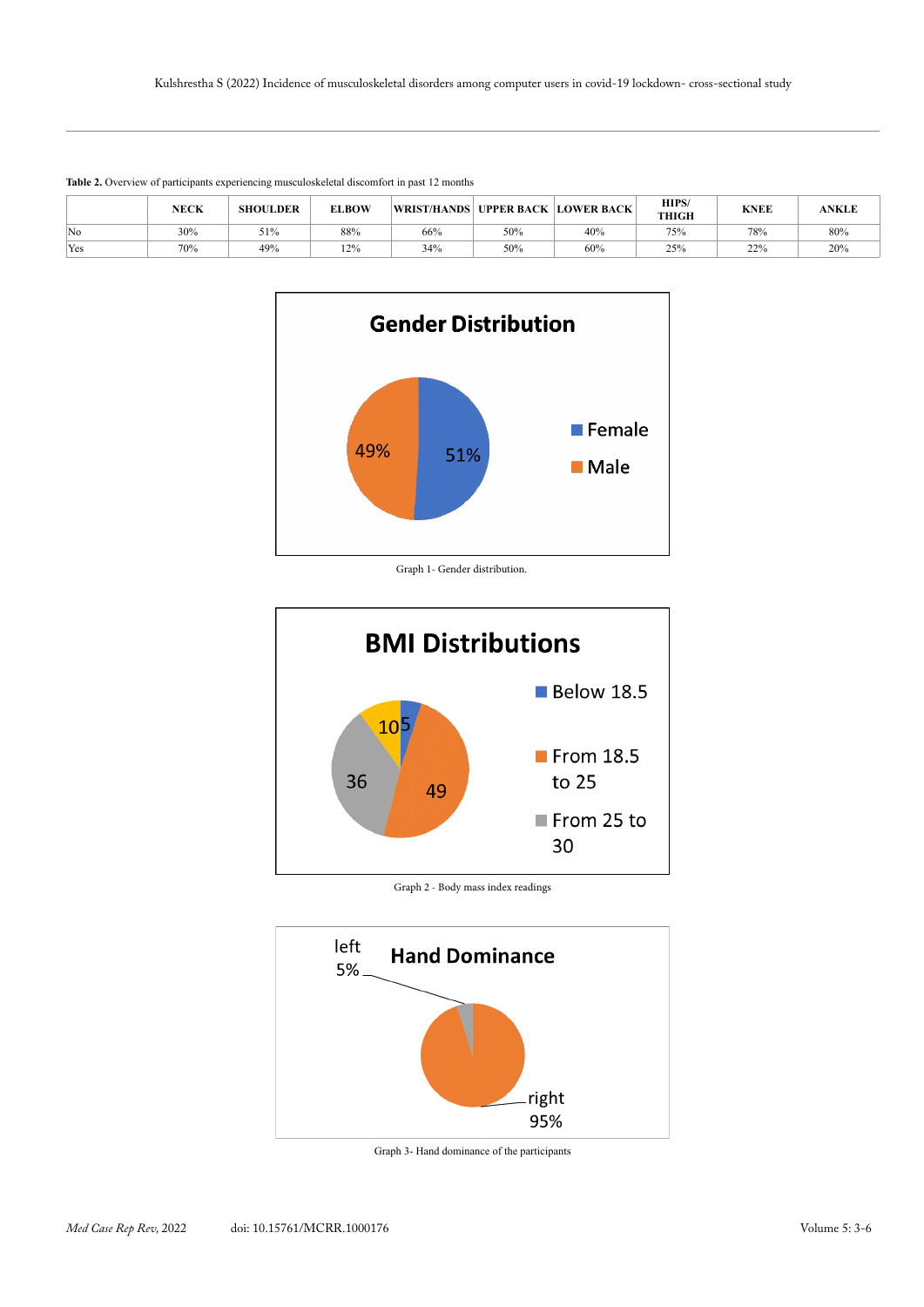

Graph 4- Demonstration of the distribution of musculoskeletal discomfort in past 12 months.



Graph 5- Graphical representation of activity limitation in past 12 months



Graph 6- Graphical representation of trouble in body segment in past 7 days.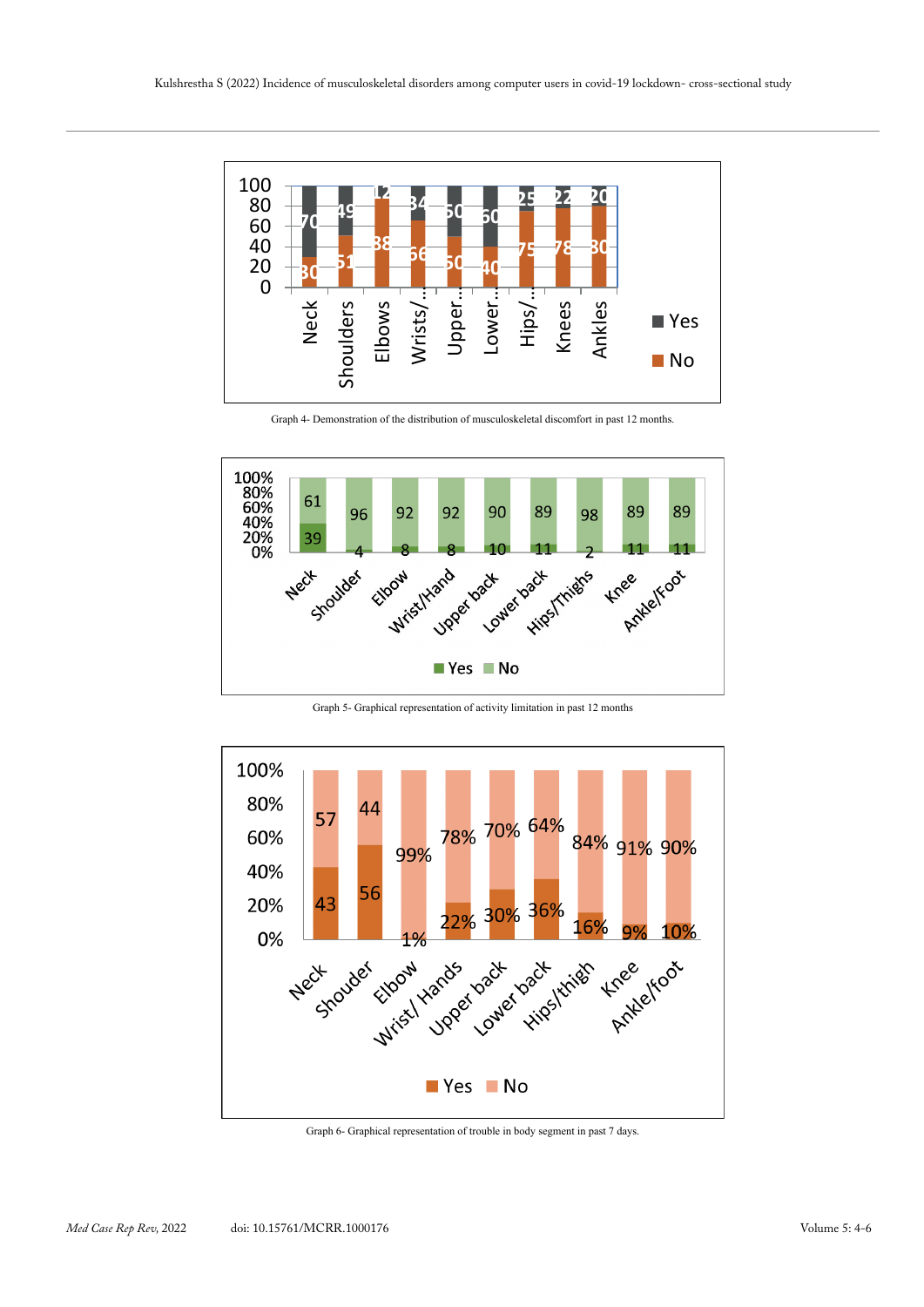|                    | <b>YES</b> | NO. |
|--------------------|------------|-----|
| NECK               | 39%        | 61% |
| <b>SHOULDER</b>    | $4\%$      | 96% |
| <b>ELBOW</b>       | 8%         | 92% |
| WRIST/HAND         | 8%         | 92% |
| <b>UPPER BACK</b>  | 10%        | 90% |
| <b>LOWER BACK</b>  | 11%        | 89% |
| <b>HIPS/THIGHS</b> | $2\%$      | 98% |
| <b>KNEE</b>        | 11%        | 89% |
| <b>ANKLE/FOOT</b>  | 11%        | 89% |

#### **Table 3.** Activity limitation in past 12 months

#### **Table 4.** Incidence of Trouble in past 7 days

|                | Any trouble in past 7 days? |                |  |  |  |
|----------------|-----------------------------|----------------|--|--|--|
|                | <b>YES</b>                  | N <sub>O</sub> |  |  |  |
| Neck           | 43%                         | 57%            |  |  |  |
| Shoulder       | 56%                         | 44%            |  |  |  |
| Elbow          | $1\%$                       | 99%            |  |  |  |
| Wrist/hand     | 22%                         | 78%            |  |  |  |
| Upper back     | 30%                         | 70%            |  |  |  |
| Lower back     | 36%                         | 64%            |  |  |  |
| Hips/thighs    | 16%                         | 84%            |  |  |  |
| Knee           | 9%                          | 91%            |  |  |  |
| Ankle and foot | 10%                         | 90%            |  |  |  |

by upper back (10%) were least responsible for activity restriction as described in Graph 5.

**Past 7 days:** The musculoskeletal discomfort of the computer users for more than 4 hours were recorded and noted for MSD's in different body segments (Table 4). It was observed that maximum subjects suffered from shoulder problems (56%) in last 7 days followed by neck (43%) and lower back and upper back (36% and 30% respectively). The least troublesome areas being elbow (1%), knee (9%), ankle and foot (10%) as described in Graph 6.

## **Discussion**

#### **Socio-demographic factors**

In present study the majority of participants were of the age group 20-35 years (91%) using computers for more than 4 hours for studying and work purpose. The majority of participants were students and office workers. In a study [9] conducted by Jannatbi et al 2016 majority (75.37%) of participants [7] belong to the age group of 20-22 years studyingComputer science where majority of the participants (61.2%) were using computer for more than 3 hours. In another study [14] conducted by Eric et al 2006 [14] Electric Engineering and Computer Science graduate students of a university majority (85%) belong to an age group of 20-30 years.

Majority of participants were females (51%), Followed by males (49%). Further, Body mass index in majority participants (49%) were normal and only 36 % were obese (36%). Body mass index affects the health of human population in large ratios causing an impact on the individual as well the community and is widely linked with many health conditions like heart diseases, stroke, diabetes, infertility, asthma, high blood pressure and many more.

## **Study Subjects of past 12 months in relation with standardized Nordic Questionnaire**

According to the standardized Nordic Questionnaire the musculoskeletal troubles (pain, numbness, tingling etc.) and the activity limitation (difficulty in performing any task) were recording of 9 joint segments (neck, shoulder, elbow, wrist/hand, hips/thighs, upper back, lower back, knees and ankle/foot). It was found that majority of people suffered from neck (70%), lower back (60%), upper back (50%), shoulder (49%) wrist and hand (34%) discomfort. Study conducted by Rempel et al 2013 [6] found that majority participants suffered from hand/ wrist discomfort (90%) followed by shoulder (60%) and neck (44%). Speaking, of activity limitation the majority experienced limitation in neck (42%), shoulder (27%), elbow (25%) and wrist (24%). He stated that computer- related risk factors demonstrating a consistent relationship with MSD's include computer use with sustained awkward posture, long duration use of computer and work organization factors.

## **Study subjects of past 7 days in relation with Standardized Nordic questionnaire**

The standardized Nordic questionnaire records the trouble caused by the body segments in last 7 days. Our study indicates that maximum participants suffered from troubles in shoulder (56%), neck (43%), lower back (36%), upper back (30%), wrist/hand (22%), the least affected joint segments were elbow (1%), knee (9%), ankle and foot followed by hips and thighs (10 and 16%) respectively. Study done by Jannatbi [7] et al 2016 showed majority of troubles in past week were in lower back (28.64%), upper back (25.12%), neck (21.6%) and shoulder (21.35%) which were statistically highly significant [9].

The present study reveals that 1% of participants suffered from the musculoskeletal discomfort in all joints in past week. Other's reported either no complaint or complaint in some joints.

## **Association between Standardized Nordic Questionnaire and body posture**

Standardized Nordic questionnaire comprises of the body posture of the individual which states that most people sit for long hours in the similar position where there trunk or head are in asymmetrical position. Abnormal body posture is responsible for mechanical body pain so there should be some virtual methods in COVID-19 phase to educate the individual about postural benefits as well as about the do's and don'ts regarding postural maintenance. Certain web-based seminars can be conducted using various online platforms to educate the individual about the importance of posture and prevent the occurrence of MSD's.

## **Association of Standardized Nordic questionnaire with job demand and social support**

COVID-19 has globally affected most of the people working from home and the job demand on virtual platform has increased. Students have to take online classes as education is the integral part of the system. It is very important to develop a social support towards the individual to avoid the mental stress, anxiety and depression to live in comfortable environment and focus on job demand and progress.

## **Limitations of the study**

The body chart measure could not be used of the SNQ as it was converted in the web-based survey. The sample size was small. It was self-reported by the participants which may have altered the results as they might have problem in understanding the questions. Since it was